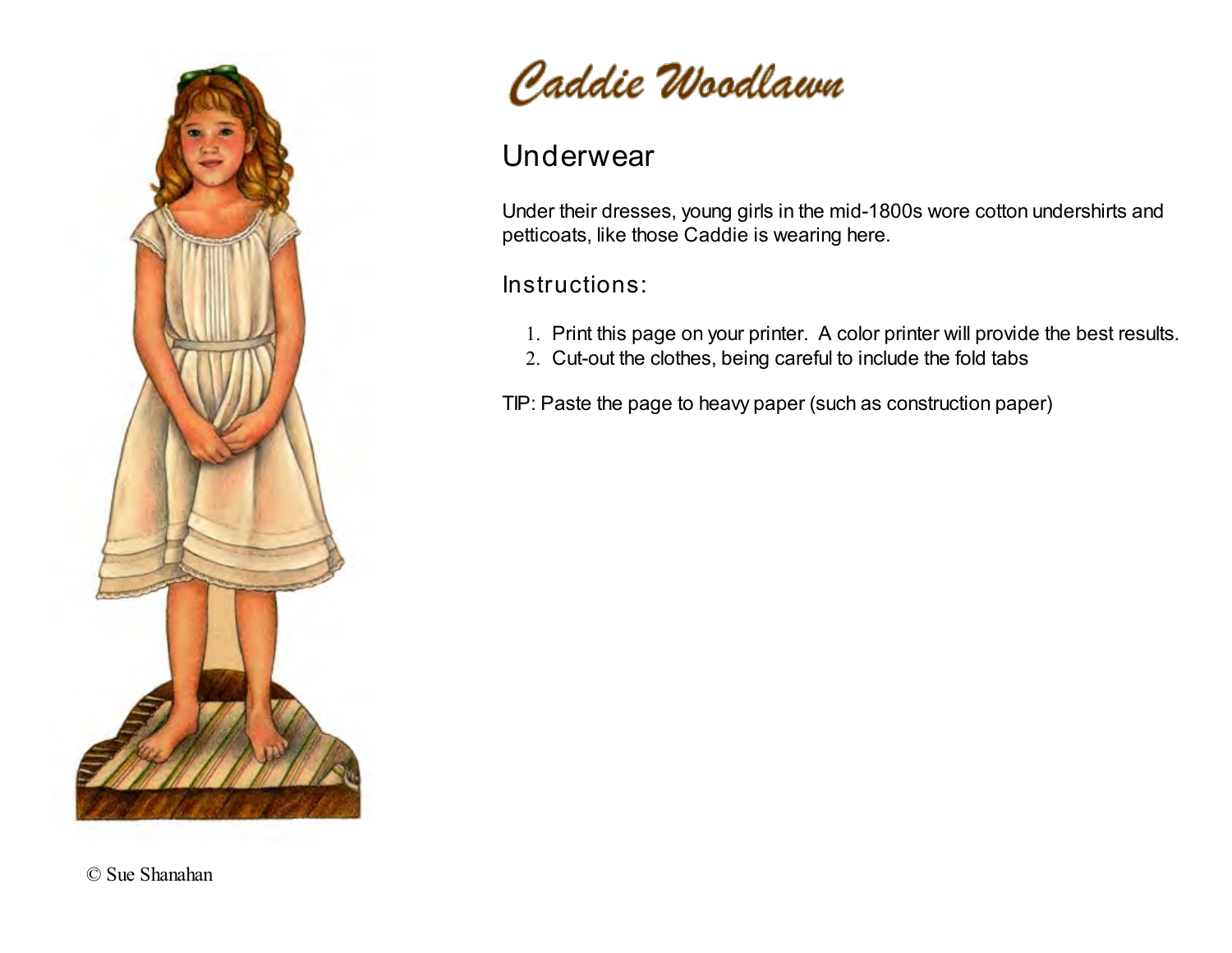

# Caddie Woodlawn

#### Spring Dress

While holding her doll, Caddie is wearing a soft wool challis (shallee) dress that was worn by a young girl from Monroe, Wisconsin about 1850. The dress is in the textile collection of the Wisconsin Historical Society.

Instructions:

- 1. Print this page on your printer. A color printer will provide the best results.
- 2. Cut-out the clothes, being careful to include the fold tabs

TIP: Paste the page to heavy paper (such as construction paper)

© Sue Shanahan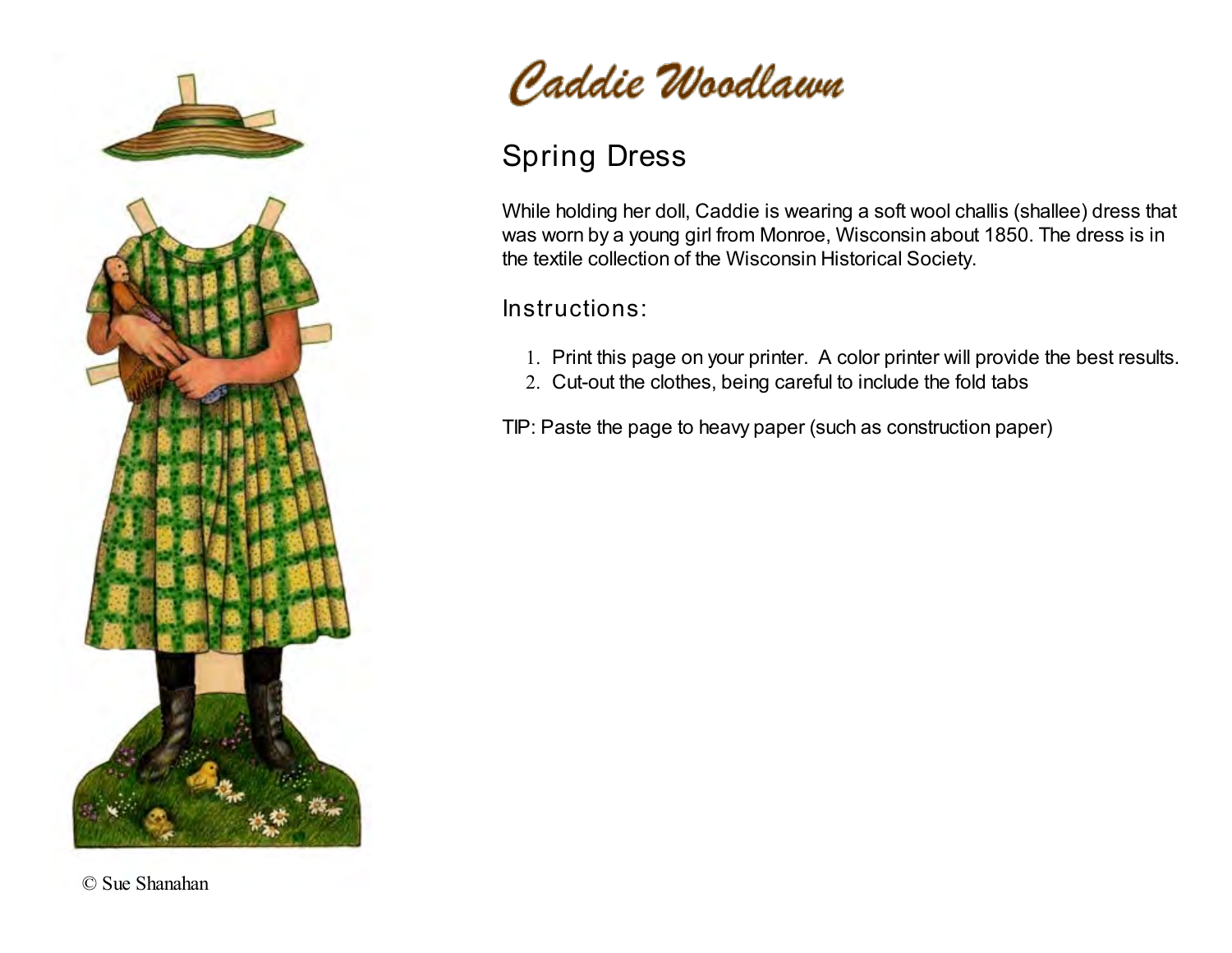

# Caddie Woodlawn

### Berry-Picking Outfi t

It looks like Caddie picked daisies for her hair as well as berries! Her cotton dress dates back to the 1860s. The white cotton pinafore that covers her dress and serves as a basket for the berries dates from 1868. Both are in the textile collection of the Wisconsin Historical Society.

Instructions:

- 1. Print this page on your printer. A color printer will provide the best results.
- 2. Cut-out the clothes, being careful to include the fold tabs

TIP: Paste the page to heavy paper (such as construction paper)

© Sue Shanahan